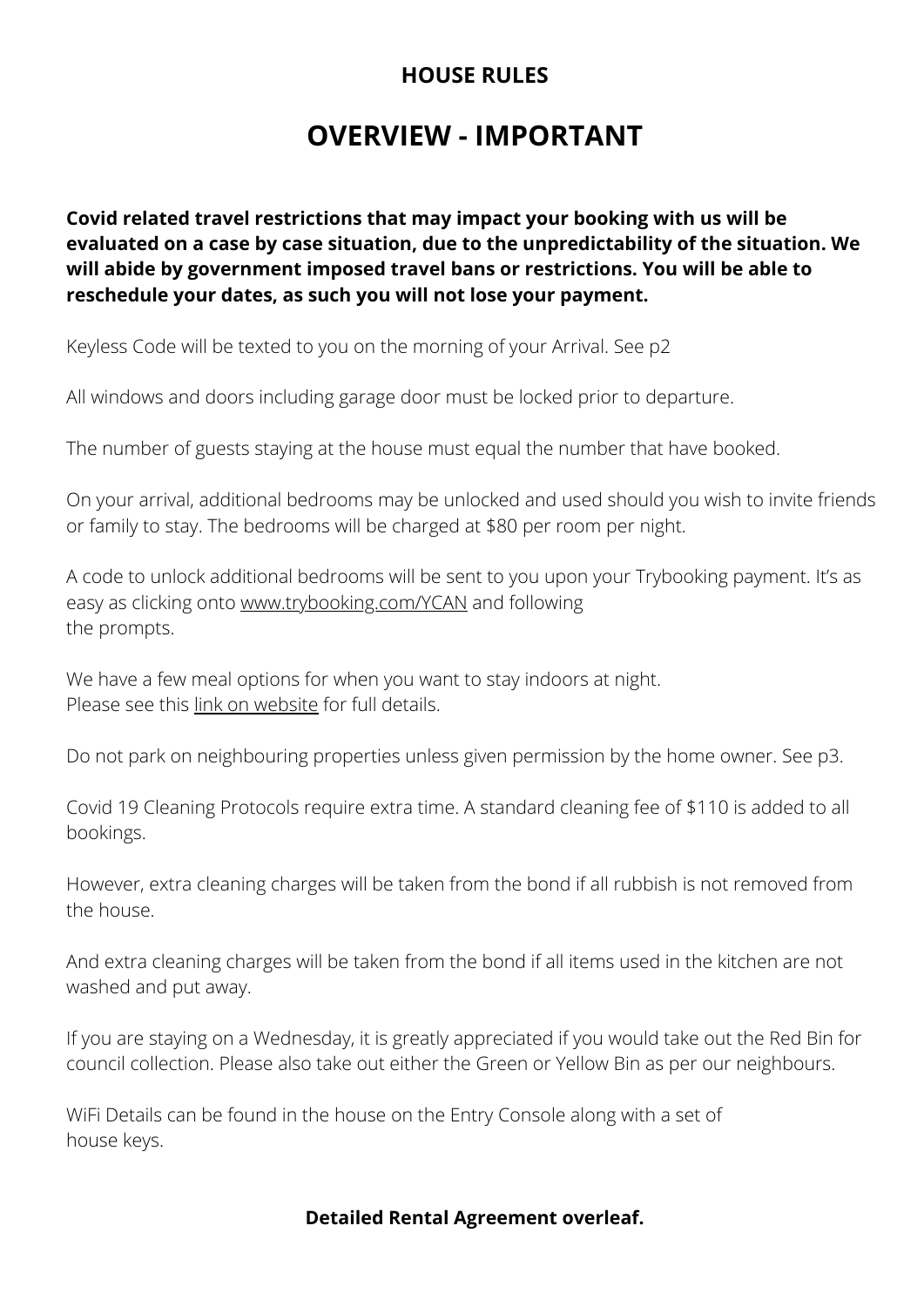## **KEY LESS ENTRY**

A numbered keypad is located at the house to the right of the front door.

A four digit code is texted to you on the day of your arrival, to open the front door. These are your personal numbers.

Push the code to automatically open the front door.

You can manually lock the front screen door when you are inside the house.

To open the back sliding doors, flick the black switch on the doors. Please ensure you lock them when you leave. You also can manually lock it when you are inside the house.

**In the event of an emergency, you can exit from inside the converted garage by unlocking and removing the padlock on the right hand side, turning the metal dial on the roller door, and manually lifting the door. NB the key is in the padlock for you.**

### **ELECTRICAL / WATER / SAFETY**

All lights, electric heaters and taps must be turned off. Charges may apply.

Under no circumstances are candles allowed on the property. Battery operated candles are supplied from time to time for ambient lighting.

Smoking is NOT permitted inside.

Any smoking outside must ensure butts are fully extinguished and put in the bin. Fines apply otherwise.

### **HEATING**

Currently the combustion stove (in lounge room) is not in operation and is to be replaced. Use the air conditioning unit instead to warm up the house. Bedrooms have electric heaters.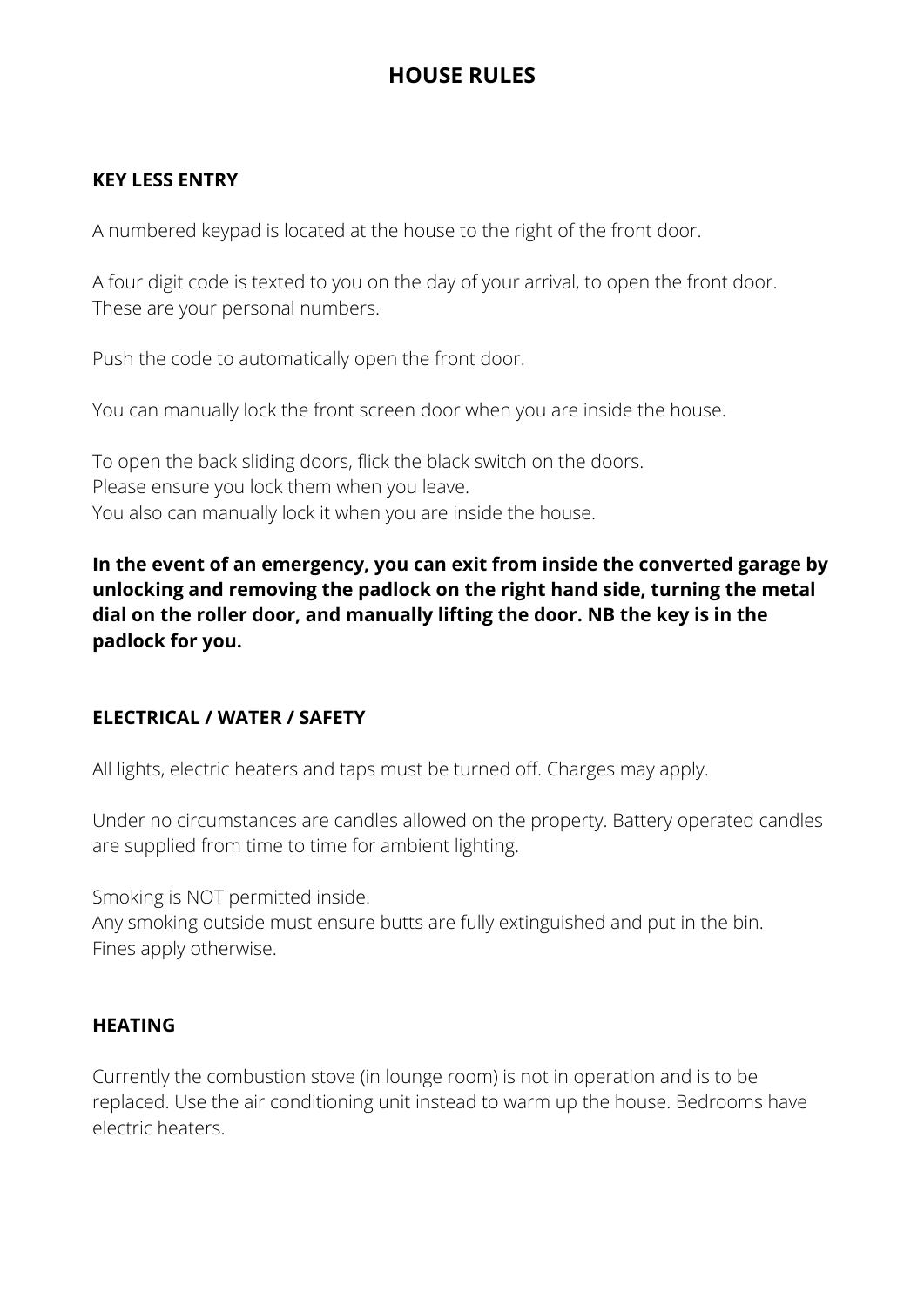## **PARKING**

Park your car along the front council strip or onto driveway.

The curb onto the driveway is high and your car will touch the ground when you drive onto it. To avoid this, have only the driver in the car at this time, especially when reversing.

Please take care when passengers alight from the car, on the side of the road. Look for any oncoming car.

Please DO NOT park on neighbouring properties unless given permission to do so.

### **WHAT TO WEAR**

Recommended to bring a dressing gown, socks and slippers even in Summer! Weather can change in minutes.

Pack layers of clothing regardless of season including a long sleeved top, jacket (light for Summer), pants, gloves, hat or beanie, scarves and warm pyjamas (Winter). Plus closed walking shoes.

### **WHAT TO BRING**

Fifth Ave Katoomba Retreat is fully self contained so everything you need, especially in the kitchen has been provided for your comfort. Please note, due to Covid cleaning protocols, some items have been removed. Please ask us if you have any specific item in mind and we will do out best to accommodate.

We also provide basic cooking items such as salt, oil, vinegar, as well as long life milk, teas, Italian coffee, cereal etc.

We provide laundry detergent and an indoor clothes line. There is an outdoor line as well.

We have a few meal options for when you want to stay indoors at night. Please see this [link on website](https://bit.ly/DineInMeals) for full details.

Ask us at booking stage too, as these options may change from time to time.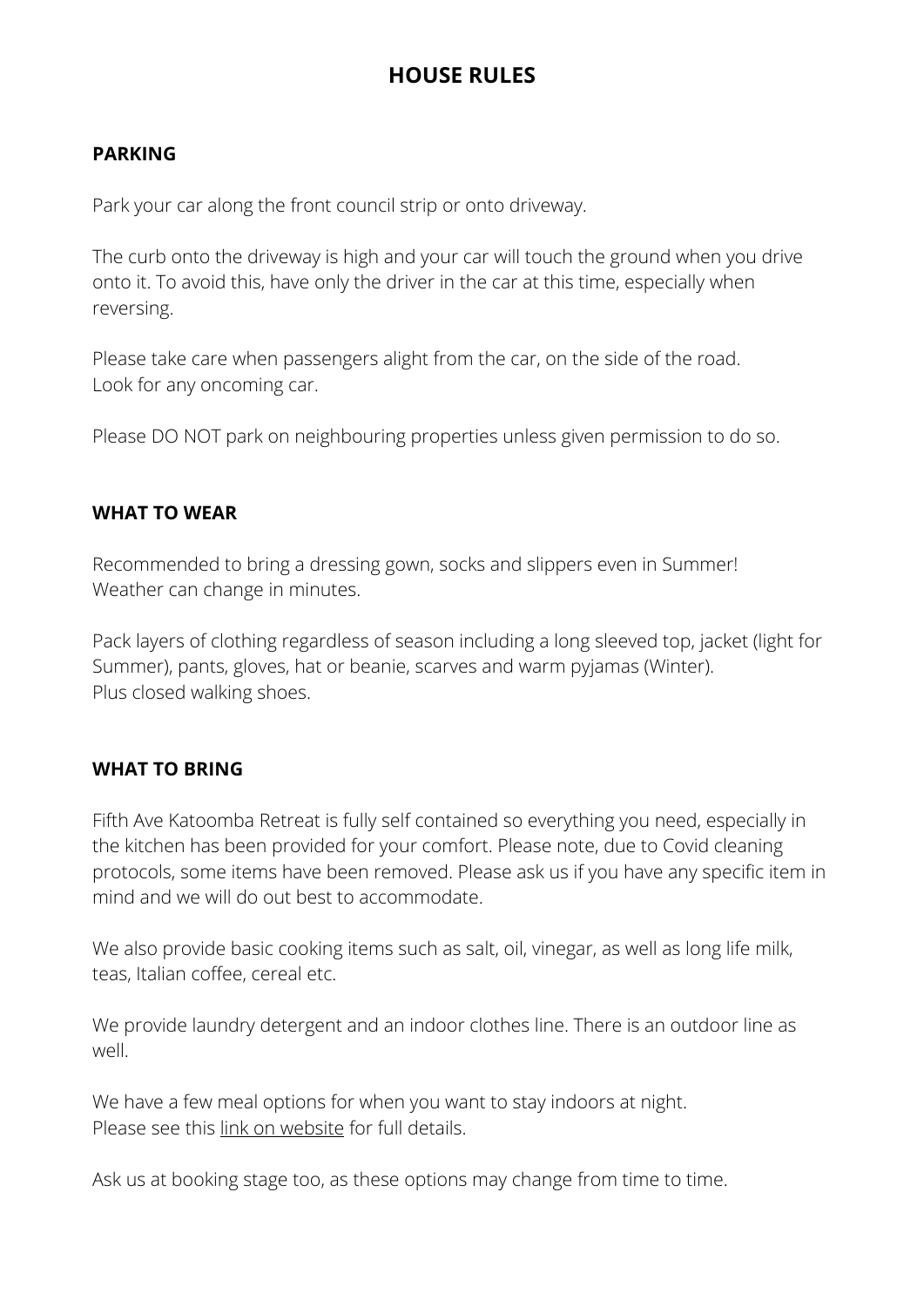### **KITCHEN**

Feel free to use any of the pantry items.

Don't forget to make yourself a latte! You simply use our Italian perculator (instructions at the house), and warm up your milk on the cooktop. Very easy to do. Or make yourself a tea using the teapots provided.

Use range hood when cooking.

Make sure all hobs and oven are turned off after use.

Do not use harsh cleaners on non-stick cookware and only use plastic or wooden utensils.

### **CLEANING**

Please ensure kitchen items used are washed, rinsed and put away before Departure. There is a compact dishwasher which if stacked correctly, fits in a lot of items. You do not have to empty it on your day of departure. But please ensure you have washed the items if you fill it.

All rubbish is to be bagged and put into outdoor RED bin.

Any recyclable items must be placed in outdoor YELLOW bin.

We ask you to consider the cleaner (me!!) when using any cooking utility (oven, grill, bbq, microwave, cooktop). Please clean them to a reasonable standard.

Any major cooking spills especially grease MUST be cleaned before your Departure. Extra cleaning charges will be taken from bond if cleaning rules are not followed.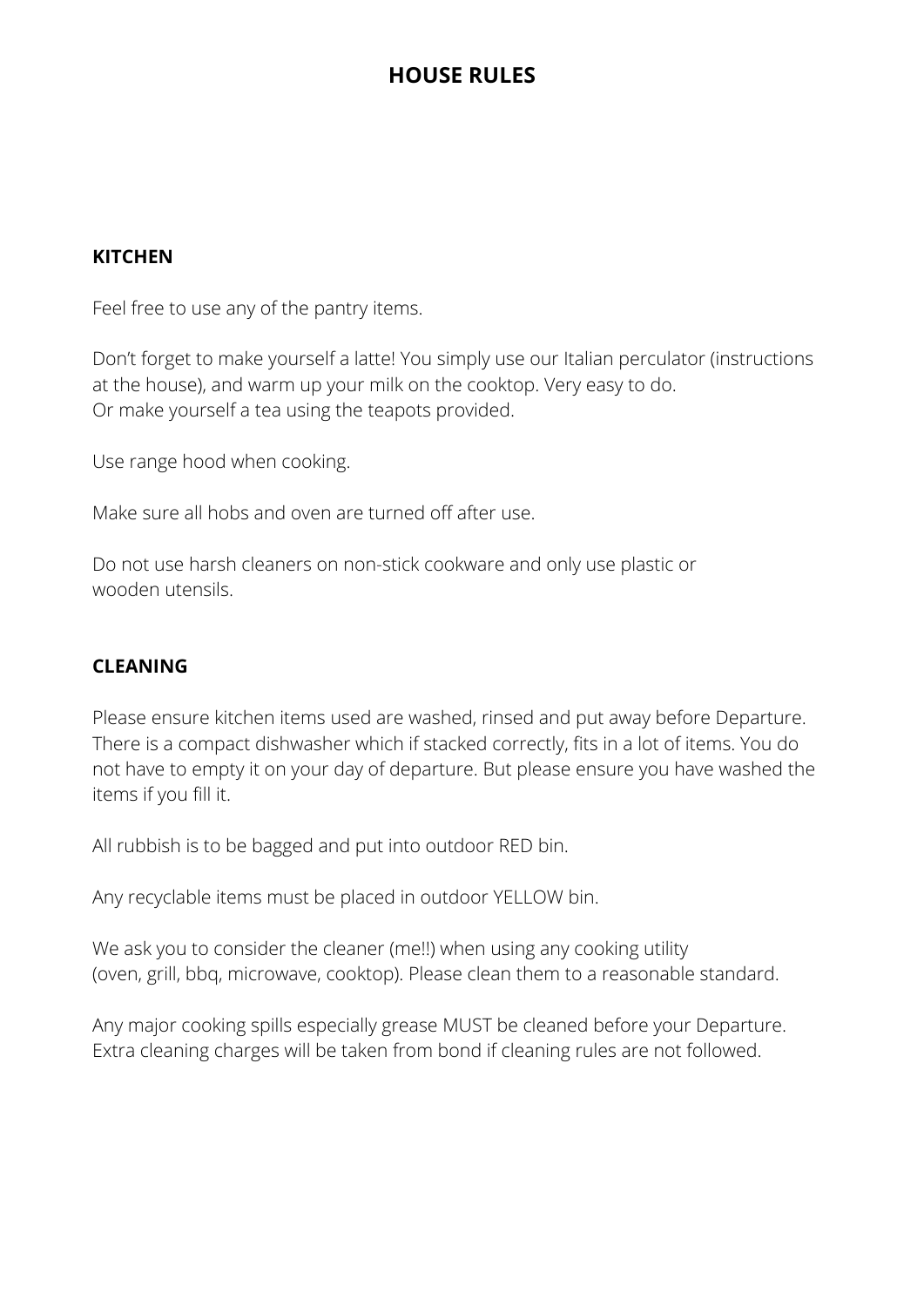#### **BEDROOMS**

Enjoy a snuggly morning sleep-in under the woollen doonas.

Due to Covid cleaning protocols, we now only provide one pillow per person. All beds have cotton sheets, one or two blankets and a doona. A few spare blankets will be in the wardrobes.

Turn on electric heaters a few hours before bed. Thermostat will adjust automatically once you set it.

Turn them off at power point when not in use. Heaters have been placed to ensure they are not close to most surfaces. Do not move around as feet fall off and are difficult to put back on when heater is hot!

Do not place wet towels on the beds.

### **CONVERTED GARAGE: SOFA BED IN SEPARATE LIVING AREA**

Please note, this bed will be made up with linen when it is required for sleeping guests either when all other bedrooms have been booked by your group. Or if you prefer this room instead of one of the bedrooms. Please specify on booking.

When not specified that it is needed for sleeping, it is to be used only as a living area. No bed linen will be supplied. Use of the bed when not booked will be charged for additionally post checkout.

### **CARPETS**

To help us keep the place looking great for our guests, and for your own comfort, remove your shoes if it's been raining and shoes are muddy.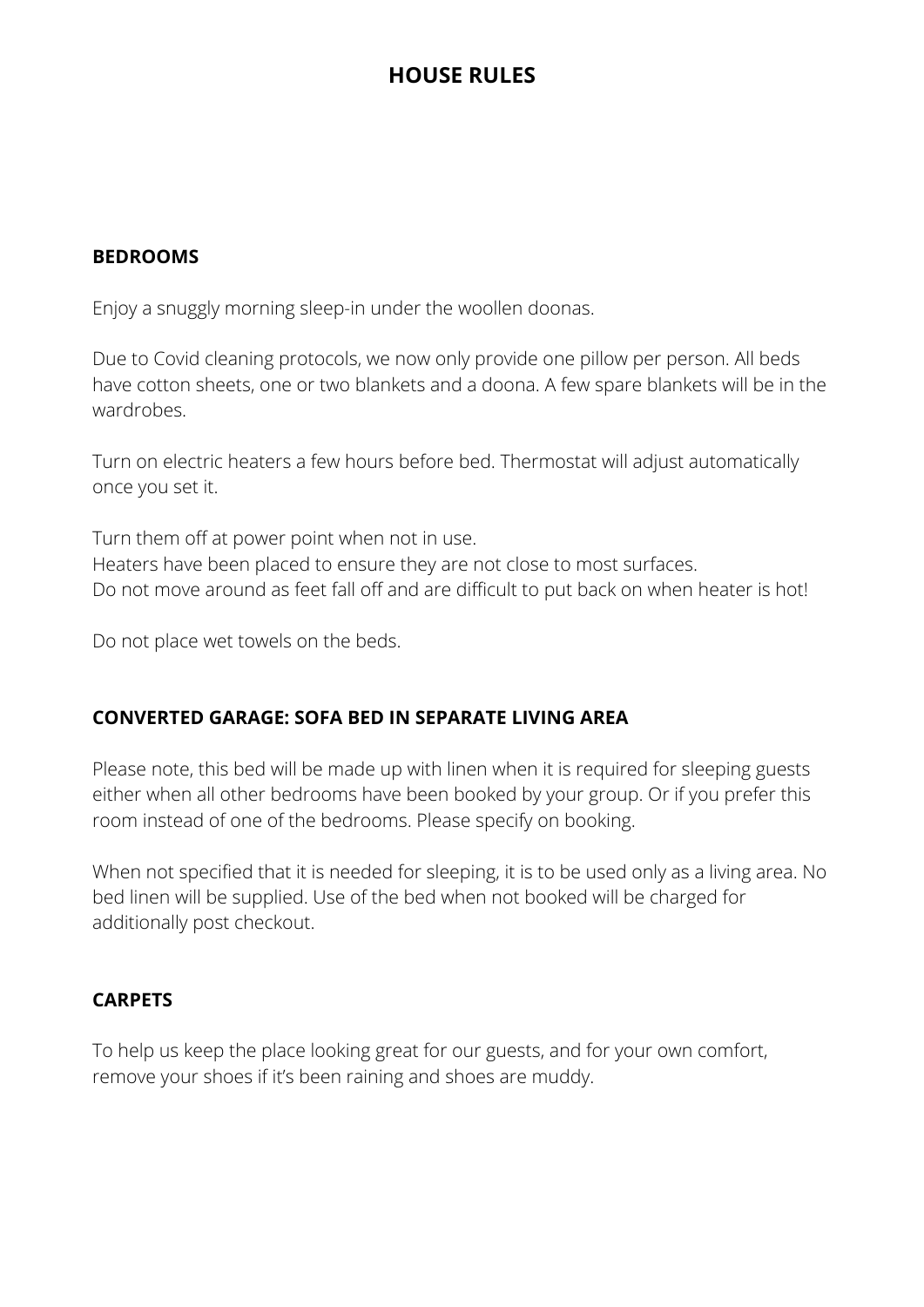#### **BATHROOM**

One bath towel, one face washer and one hand towel is allocated per person – left for you on the beds.

Please be considerate and use make-up remover towelettes provided instead of towels.

Turn on vent after shower, to avoid mould buildup (it may be too cold to have on during shower)

IMPORTANT Remember to turn vent OFF before leaving bathroom.

Leave wet towels on hooks when leaving. Please do not leave them in a heap, or on beds.

Wipe up major water spills on any surface including vanity.

Feel free to use the Epsom bath salts provided.

Hair and Body wash are provided. NB: this is not hair conditioner.

Feel free to use any of the essential items and amenities under the vanity.

A hairdryer is provided.

A child step is provided. As is a child's potty.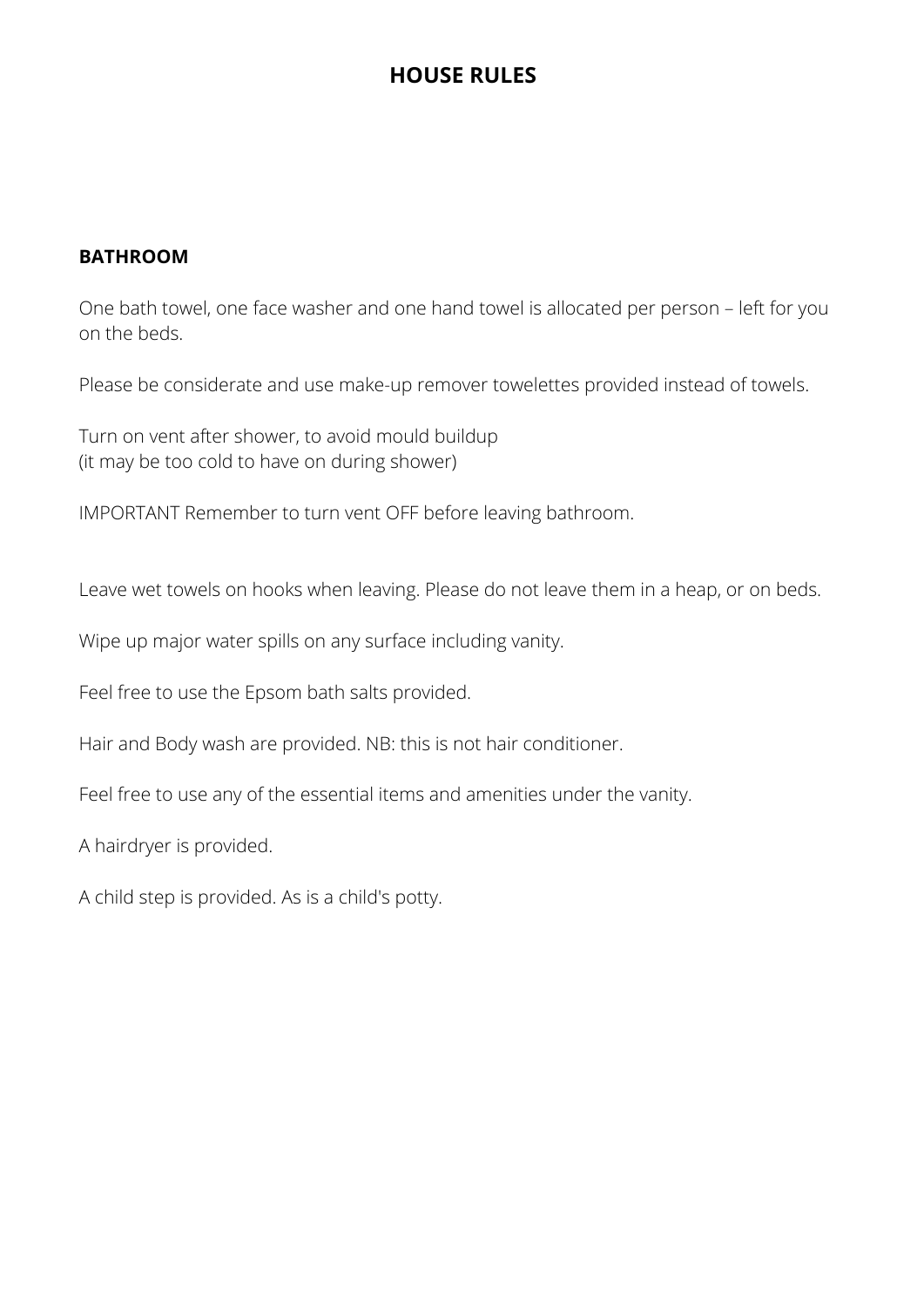## **LOUNGE / ENTERTAINMENT**

#### **DVD player**

DVD is inbuilt into the TV and is found behind the screen on the right hand side. Insert movies facing the wall. Choose INPUT on TV remote, then DVD.

### **Video player**

We know, it's very 80s but you'll thank us when the kids will happily watch an animated video while you chill.

To watch videos, choose INPUT on TV remote, then AV.

### **Music CDs**

To listen to music CDs, follow the DVD instructions.

Do not rest or place cups, glasses etc on lounge arm rests. Help us keep the place looking great for your next trip!

### **Gas Combustion Fire Heater**

Currently has reached the end of its life and is awaiting replacement. Use the reverse cycle air conditioning instead.

### **TV / DVD player in Converted Garage**

You may wish to use this TV. It has Netflix and a DVD player attached for movies.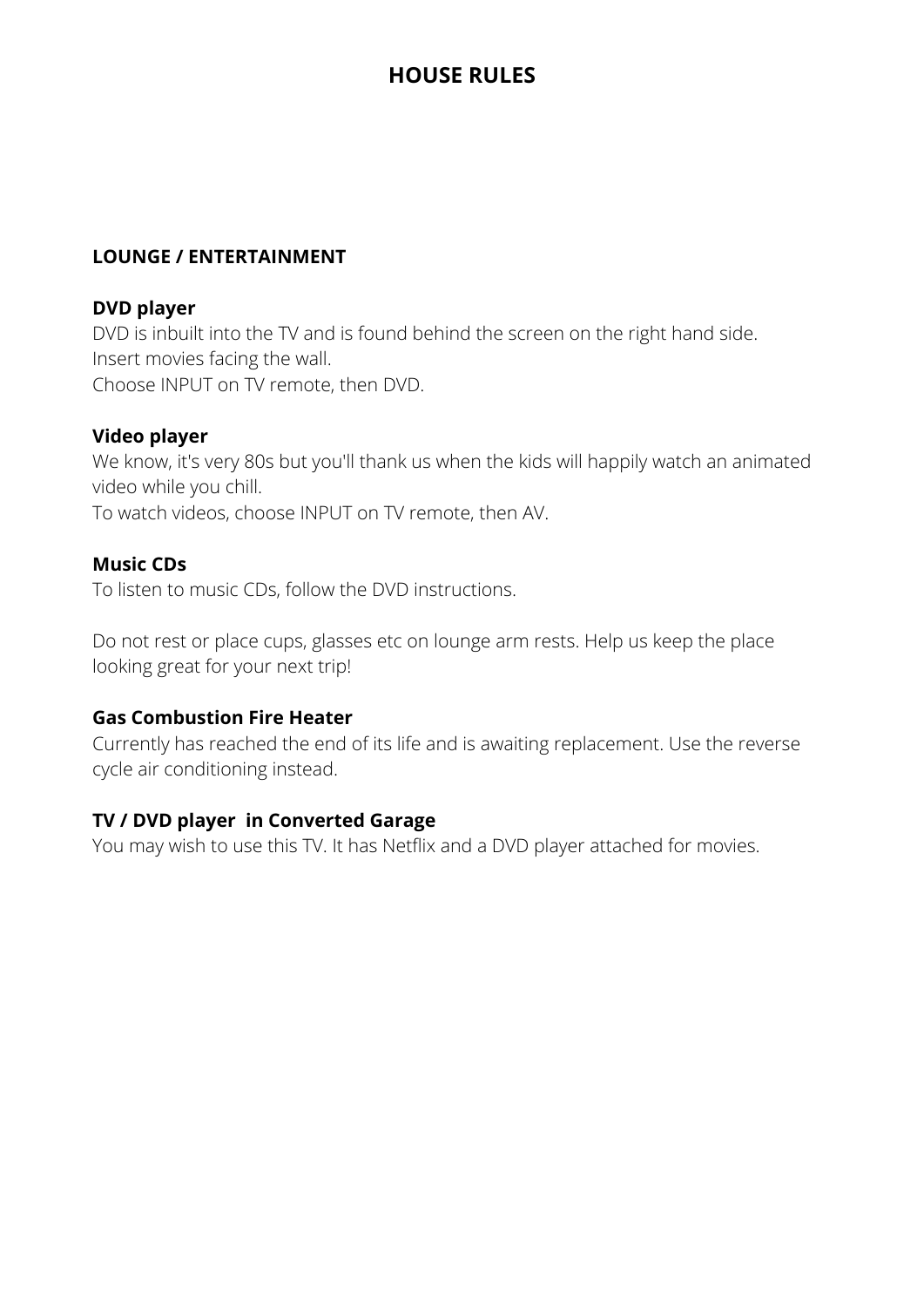## **OUTDOOR FURNITURE**

Feel free to use cushions provided (in laundry cupboard) when you want to sit out on the deck. You will find oversized cushions under the DVD console in the lounge room.

Please bring them in before nightfall or they will be soggy next time you want to use them!

The umbrella on the deck can be opened up if needed.

## **IMPORTANT**: **For safety reasons, please close it up when not in use, as strong winds are common here. If left open, it will be blown away and could cause significant injury to wild life etc.**

Remove the covers from the large cane chairs and please place inside the wooden box as they WILL blow away otherwise. There is no need to put the covers back on afterwards, but please bring the cushions back indoors. Large cushions for these chairs can be found in the house near the TV.

There is an outdoor dining setting downstairs, for you to enjoy lunch alfresco.

Feel free to pick fruit or vegetables when in season.

Take care walking in the back garden, for snakes, as they do live in this part of the world, as do other wild life such as kangaroos, wallabies, possums, rabbits, bats, leeches. We have never seen any snakes but it's our duty to warn you :)

Rest assured, there is minimal chance of snakes and leeches when grass is neat and tidy. Most animals will run away from you. You should not approach any regardless.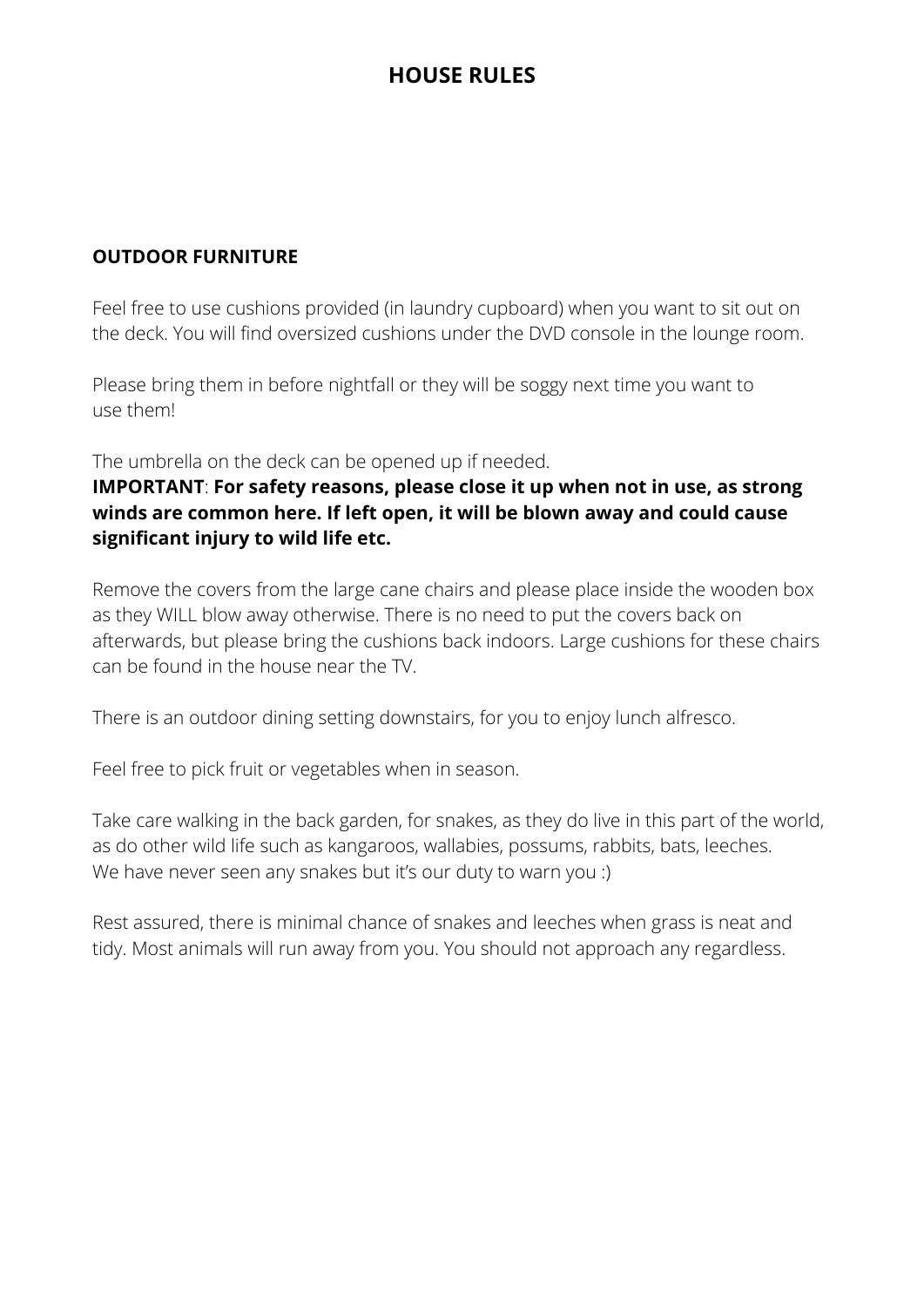## **HANDY PHONE NUMBERS**

NB: There is no house phone. Take your mobile phone and charger with you. If you are with Optus, you may experience poor reception (at the house) compared to Telstra. This is due to a lack of ports operated by Optus which Management has no control over.

Sending and receiving texts may be less of a problem. You should have no trouble when in town or up the street.

#### **Management**

Silvana and Norman Telephone: 0414 654 904

**Emergency** In case of an Emergency dial 000 (for Police, Fire and Ambulance)

**Katoomba Hospital** (5 minute drive from Fifth Ave Katoomba Retreat Main Entrance: Great Western Highway, Katoomba NSW 2782 Telephone: (02) 4784 6500

**Katoomba Medical Practice** (closed Sundays and Public Holidays) Hours: Mon-Fri: 9am-6pm Sat: 9am-12 noon 143 Katoomba St, Katoomba NSW 2780 All hours telephone: (02) 4782 3888

#### **Katoomba Pharmacy**

(there is also one next door to Medical Practice) 69 Katoomba Street, Katoomba NSW 2780 Telephone: (02) 4782 2318

#### **Catholic Church Katoomba**

158 Katoomba Street, Katoomba NSW 2780 Telephone: (02) 4782 2804

### **Gas, Plumber, Electricity, Taxi**

See fridge magnets.

#### **Restaurants**

See Tourist Magazine in house left near the Guest Book or with Coffee Table books. Lots to choose from on Katoomba St, and at Mall.

### **The Edge Cinema**

225 Great Western Highway, Katoomba NSW 2780 Telephone: (02) 4782 8900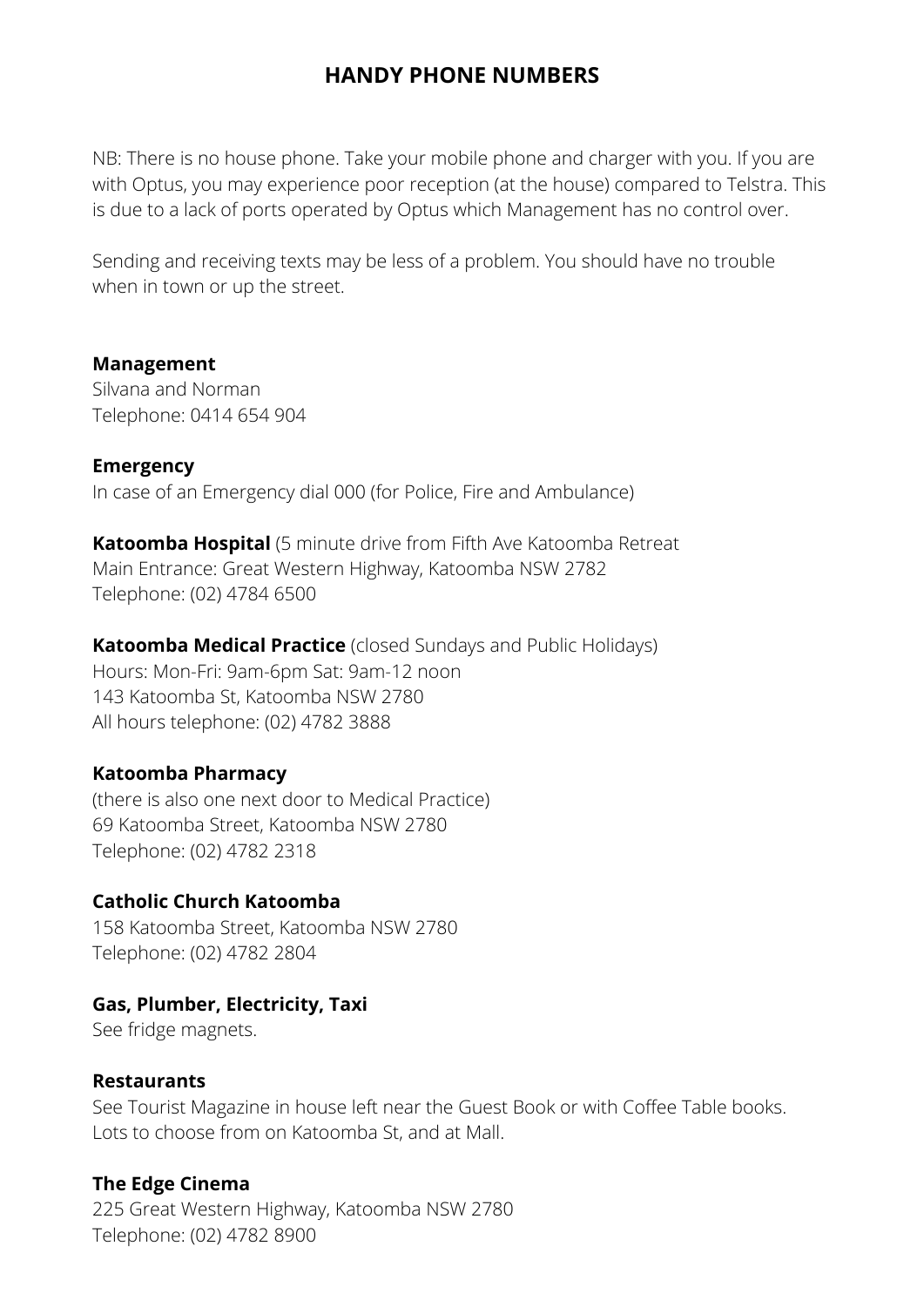## **1. DEFINITIONS**

"Booking" means the period for which you have paid to stay at the Property. "Property" means 10 Fifth Ave Katoomba and all its fixtures, fittings and equipment. "Management" means the owners and managers of the Property.

"Guests" means the persons who stay overnight in the Property during the Booking. "Visitor" means a person a Guest permits to visit the Property during the Booking.

## **2. ACCEPTANCE & RESPONSIBILITY**

Payment of the Deposit constitutes acceptance of these Terms and Conditions.

## **3. CHECK IN / OUT**

Check in and Check out is by keyless front door entry and times are flexible. We try to accommodate all requests, and times will be confirmed the day before.

You must notify Management of expected arrival time and a mobile contact number at least 3 days before arrival. We ask for a second mobile number also, should we not be able to reach or contact you on the mobile number provided.

Check in / check out will be as per specific instructions given to you via email or text. Please lock both the back doors.

## **4. PAYMENT**

A 25% non refundable deposit must be received at time of Booking. Bookings are not confirmed unless and until this deposit is received.

Payment of balance must be received no later than 5 working days prior to your arrival. Payments of the amount due must be received in Australian \$ net of any bank or other transaction charges.

Please ensure payments are made within the specified time limits or the Booking may be cancelled automatically without notice or liability to you.

We accept payment for direct bookings with us by direct deposit into our bank account. Our Direct Deposit bank details will be advised to you on your PDF quote/invoice or via Text.

Personal cheques and Cash payments are not accepted. We regret credit card payments cannot be taken.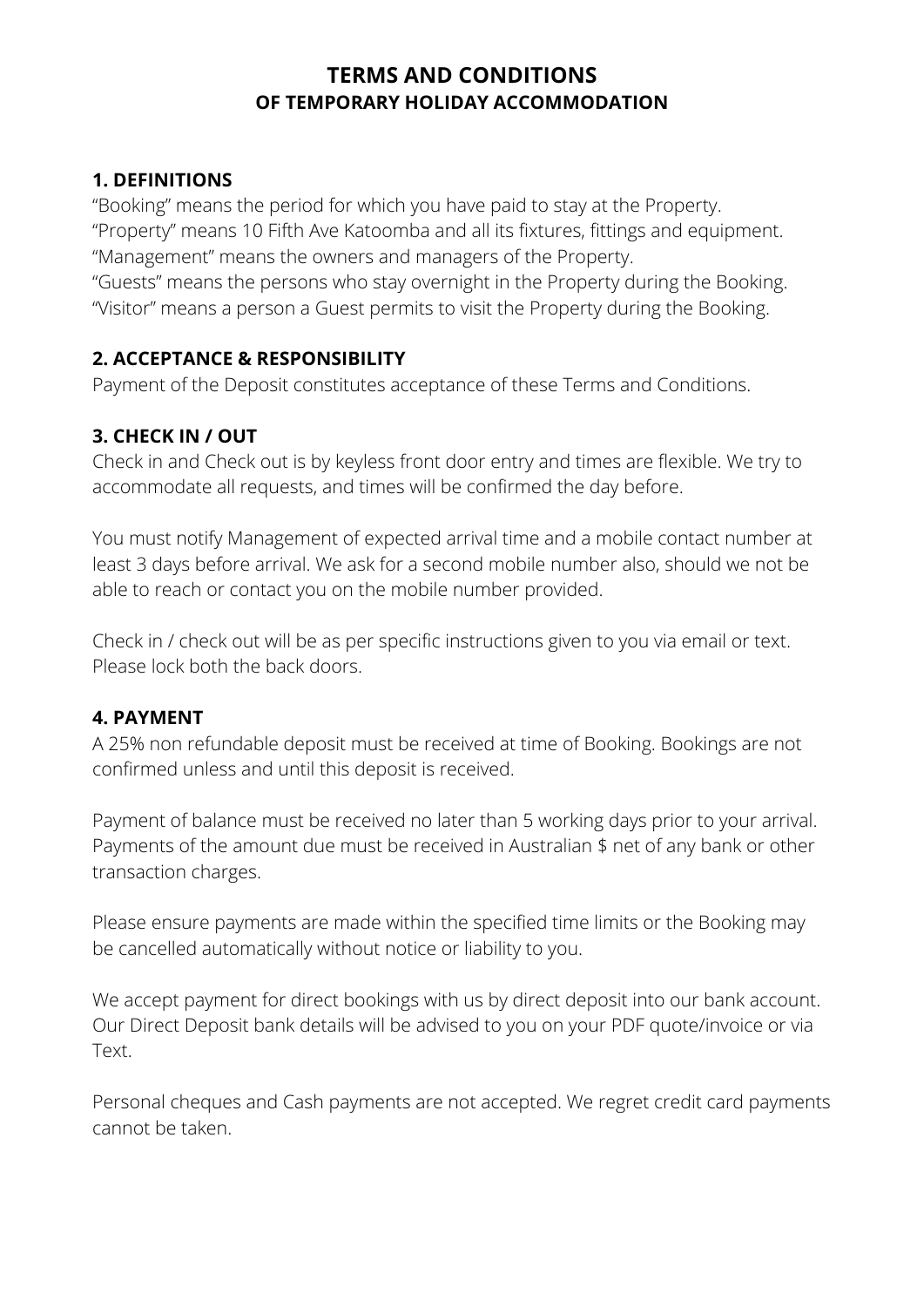## **5. CANCELLATION OR VARIATION**

If you wish to vary or cancel your Booking prior to arrival, please contact us immediately on 0414 654 904.

Your deposit is non-refundable in the event of a cancellation but is transferable to another date.

If you have paid more than the deposit or paid in full and cancel your Booking you will be refunded the amount, less your deposit.

Should you be eligible for a refund it will be made through your chosen payment method at time of Booking.

An administration charge of \$25 will be charged for any variation or cancellation.

If Management is able to relet the Property for the period cancelled a further refund may be made less administration charges, commissions and expenses.

## **6. SECURITY BOND**

A security bond payment of \$500 is required as part of your Booking. It will be credited to your designated payment method once our property has been inspected and deemed left in a similar state to your arrival. We agree to ensure this occurs within 10 working days of your departure.

Any damage, loss or expense incurred by Management as a result of your breach of these Terms & Conditions will be charged against the bond. Examples of this include but are not limited to any breakage, damage or excess cleaning requirements, extra guests beyond those declared, use of extra bed linen.

NB: If Beds are used that have not been paid for, the cost will be deducted from your Security Bond.

## **7. UNAVAILABILITY**

If the Property becomes unavailable for your occupancy due to unforeseen circumstances (eg.fire, storm, damage, etc) then Management will inform you immediately and any moneys paid will be refunded in full.

## **8. PARTIES & FUNCTIONS**

Parties and Functions are strictly prohibited. Charges will apply for breach of condition.

Breach of this condition may result in immediate termination and eviction without refund, extra charges for security, cleaning, garbage removal, wear and tear, repairs etc.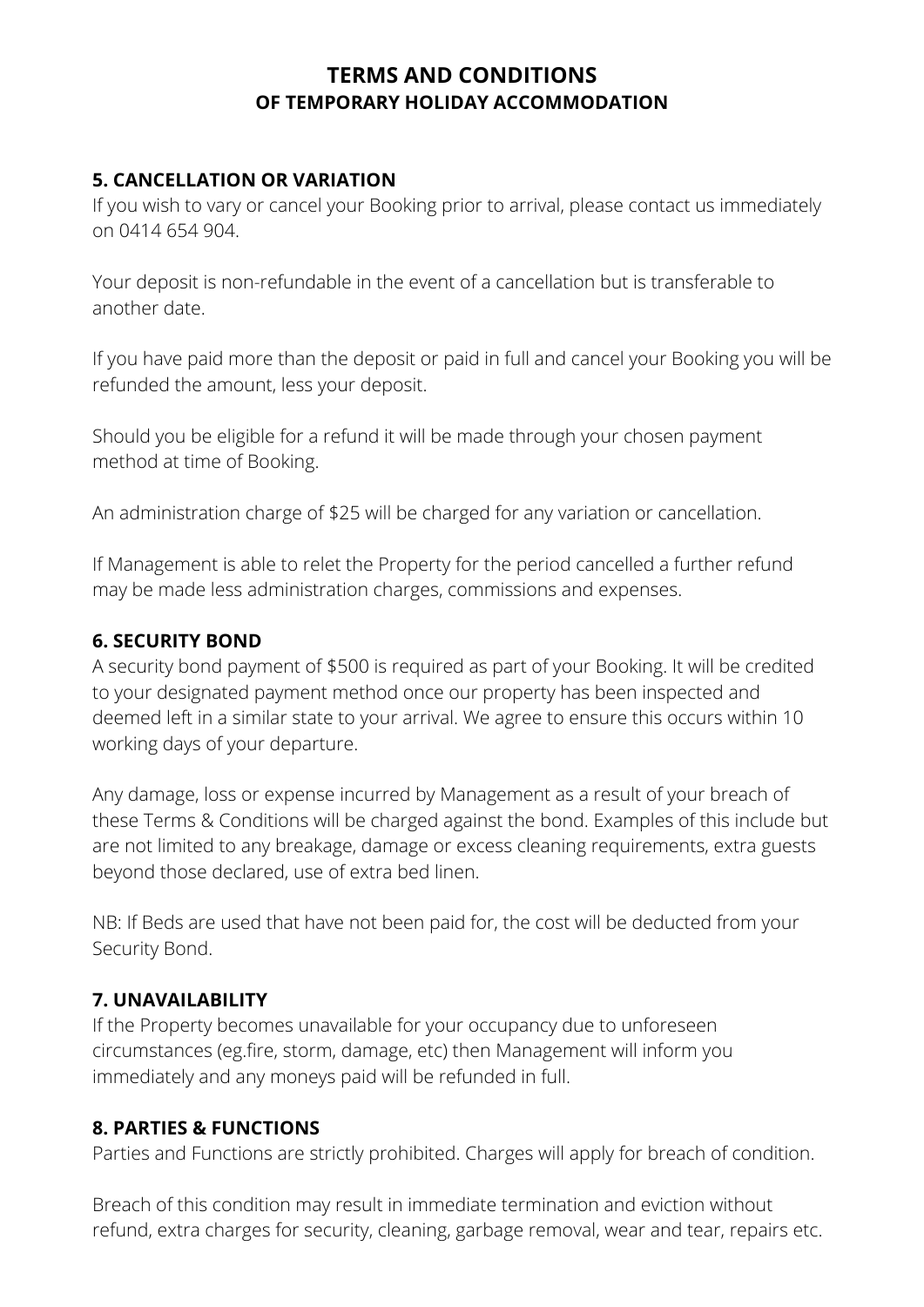## **9. LINEN AND TOWELS**

We supply bed linen, pillows, blankets, doonas and towels which must be left where supplied in the bedrooms or bath room on departure. With the exception of used towels, which must be left in the bathroom, hanging up. Beach towels are not included.

### **10. UNSUPERVISED CHILDREN**

Children under the age of 18 must not be left alone or unsupervised at the property at any time. Any harm to the Children or damage caused to the property is the sole responsibility of the Adults who will be liable to damages.

## **11. PETS**

Pets are not allowed at the Property at any time. Damage to property caused by pets will be charged for, and reported to the local police.

## **12. YOUR OTHER RESPONSIBILITIES**

You must comply with all applicable Online Booking Agents' Rules and all instructions from Management and the caretakers of the Property concerning occupancy, property, health, safety and quiet enjoyment of the Property and our neighbours.

You are responsible for damage, breakages, theft and loss of the Property and any part of it during your stay. You must notify us of this immediately. Management may recover from you repair or replacement cost (at Management's discretion).

Only the guests nominated and agreed in the Booking may stay in the Property over night. If any other guests stay extra charges WILL apply or the agreement may be terminated without refund.

Disturbance to our neighbours, including excessive noise, is prohibited and may result in termination and eviction without refund and extra charges may be made for security and other expenses.

Parking on neighbouring properties is strictly forbidden, unless their permission has been granted.

**IMPORTANT**: Before departure, all food must be removed from fridge, all rubbish put in the appropriate council rubbish bins provided, and crockery and cutlery washed, rinsed and packed away. The Property must be left in a clean and tidy condition.

**Extra cleaning charges WILL be incurred for the cleaning of dirty dishes, washing machine, emptying the fridge, removal of excessive rubbish etc. This will be deducted from your security bond.**